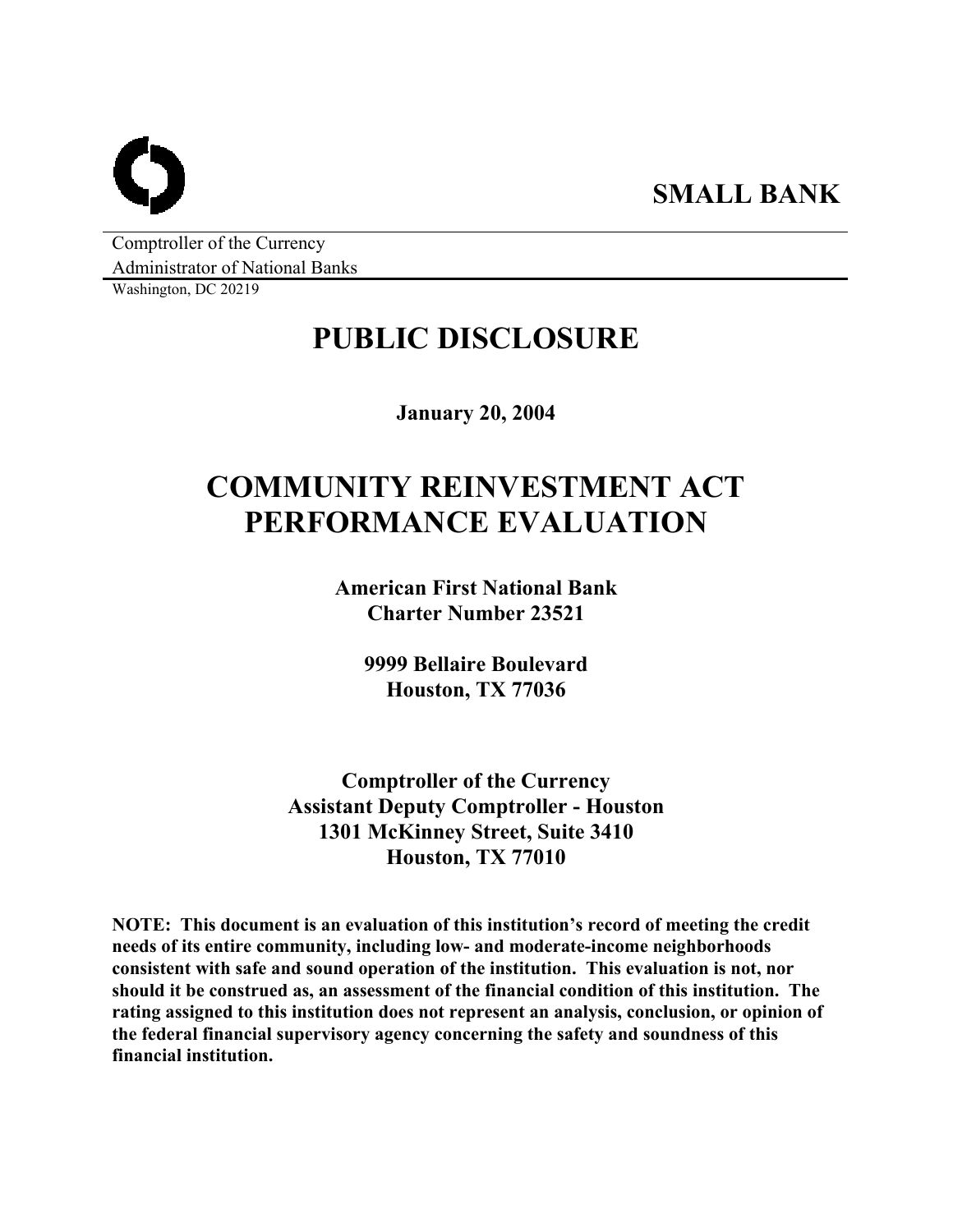## **INSTITUTION'S CRA RATING: This institution is rated Satisfactory.**

American First National Bank (AFNB) is responsive to the credit needs of its community including small businesses and low- and moderate-income individuals. The following factors support this conclusion:

- Overall, the geographic distribution of business loans exceeds the standards for satisfactory performance. Lending in moderate-income census tracts exceeds the characteristics of the assessment area, and lending in low-income census tracts is reasonable.
- The loan-to-deposit ratio is satisfactory and has been consistently above the peer group average by a small percentage.
- The bank's lending to small businesses is reasonable.

### **DESCRIPTION OF INSTITUTION**

AFNB is a \$193 million full service bank with its main office in southwest Houston, Texas. The main office known as the Bellaire Branch. Harwin is the newest and nearest branch, located a short distance north of the main office in an area with a high customer concentration. The Bellaire and Harwin branches are both in Harris County. A third branch, First Colony, is about fifteen miles southwest of the main office, in Missouri City, close to Sugar Land in Fort Bend County. A fourth branch is about 275 miles north of Houston in Richardson, Texas. Richardson is in both Collin County and Dallas County. Based on its financial condition, the bank is able to meet the credit needs of the community, primarily commercial real estate loans and commercial loans. The loan portfolio is approximately \$142 million, or a significant 74% of total assets. Loan portfolio composition as of September 30, 2003 was commercial real estate (68%), commercial (22%), construction and land development (5%), residential real estate (3%), and all other loans (2%). The business strategy is focused on commercial lending; however, officers actively solicit loans in all categories including consumer. The bank does not have any legal, financial, or other factors impeding its ability to help meet the credit needs in the assessment area. The bank is not a subsidiary of a holding company but is affiliated with Texas First National Bank. Lobby banking hours are the same at all locations. Hours are reasonable from 9:00 AM to 4:00 PM Monday through Thursday. Friday hours are extended until 5:30 PM. Saturday hours are from 9:00 AM until 1:00 PM. The Bellaire and Harwin locations have a Drive-In Bank with extended hours from 9:00 AM until 6:00 PM, Monday through Friday. The Drive-Ins are open the same hours as the lobby on Saturday. The bank has an automated teller machine at each location. AFNB offers traditional loan and deposit products and services. In addition, the bank offers a wide range of banking services in several languages including Cantonese, Chiuchounese, English, Hakah, Korean, Mandarin, Shanghainese, Spanish, Taiwanese, Vietnamese, Indonesian, and Malay. The bank received a satisfactory rating at the prior CRA examination dated October 12, 1999. For additional information, see the bank's Public File.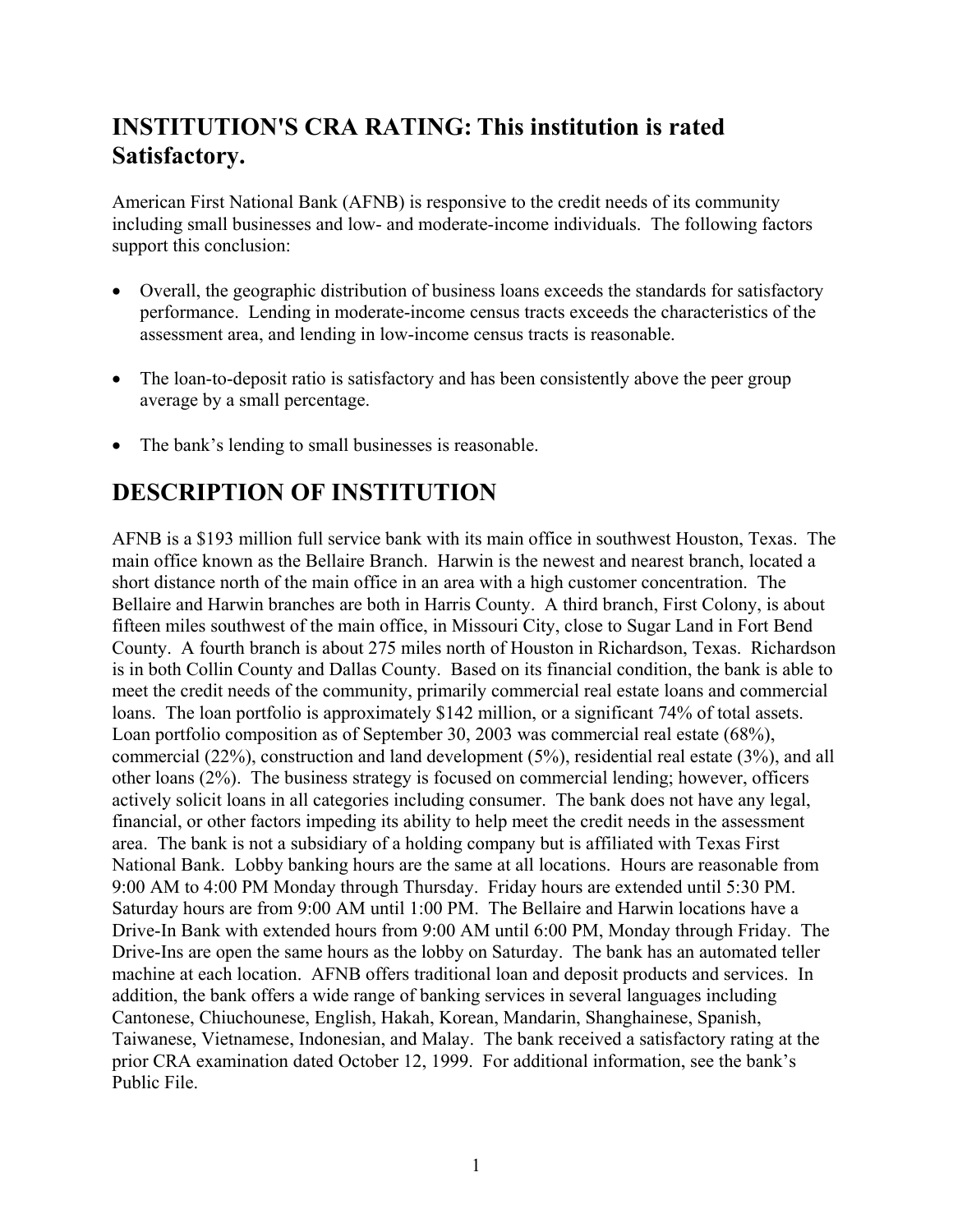## **DESCRIPTION OF HARRIS COUNTY, FORT BEND COUNTY, COLLIN COUNTY, AND DALLAS COUNTY**

AFNB has three assessment areas, and the assessment areas were expanded during the examination to more clearly reflect the bank's current lending. The main office on Bellaire Boulevard and the Harwin office have Harris County as their assessment area. The First Colony branch in Fort Bend County has a part of this county in which the branch can reasonably serve as its assessment area. Similarly, the branch in Richardson has a part of Collin County and a part of Dallas County that it can reasonably serve. In the future, the assessment areas will most likely be enlarged for Fort Bend, Collin, and Dallas Counties as the branches continue to grow. The bank's assessment areas are legal and do not arbitrarily exclude low- and moderate-income areas. Each county in the bank's assessment area is discussed separately.

### **Harris County**

Harris County is the third largest county in the United States with a population of over 3.4 million residents, and it covers 1,788 square miles. Houston is the largest city in the county, the capital seat, and the fourth largest city in the United States. Houston is home to the Houston Livestock Show and Rodeo, the largest rodeo in the world attracting 1.8 million visitors per year. Houston also has the largest medical center in the world, the Texas Medical Center. Its economic impact is \$10 billion annually, 52 thousand people work in its facilities, and the center has 21 million square feet of space. Approximately 4.8 million patients are treated at the Texas Medical Center annually. Also, eighteen Fortune 500 companies and more than five thousand energy related firms are located in the city that is considered by many as the "Energy Capital" of the world. The Port of Houston is the nation's largest in international tonnage and second in total tonnage. Major employers include Continental Airlines, Administaff, Halliburton, Wal-Mart Stores, Exxon Mobil, Kroger Company, Memorial Hermann Healthcare System, and The University of Texas Medical Branch, all with more than 13 thousand employees.

There are 667 thousand owner-occupied single-family housing units and 599 thousand rental housing units. The median value of a single-family residence is \$101 thousand, and the median family income is \$59,100. The county has 62 low-income census tracts, 222 moderate-income census tracts, 179 middle-income census tracts, and 179 upper-income census tracts. Also, it has 7 census tracts without a designation. Harris County has a large number of financial institutions of all sizes offering a wide variety of products and services. Competition is intense. The unemployment rate for Harris County as of November 2003 was 6.4%, a slight increase from the 2002 annual rate of 6.1%.

### **Fort Bend County**

Fort Bend is adjacent to southwest Harris County, and it is one of the most affluent and fastest growing areas in the Houston Metropolitan Statistical area. The assessment area has 170 thousand residents. Projections for 2020 predict a doubling of the population. The median family income is \$59,100. Sugar Land is the largest city, and it is so close to Houston that it could be considered a suburb. The assessment area is the part of the county that can be reasonably served.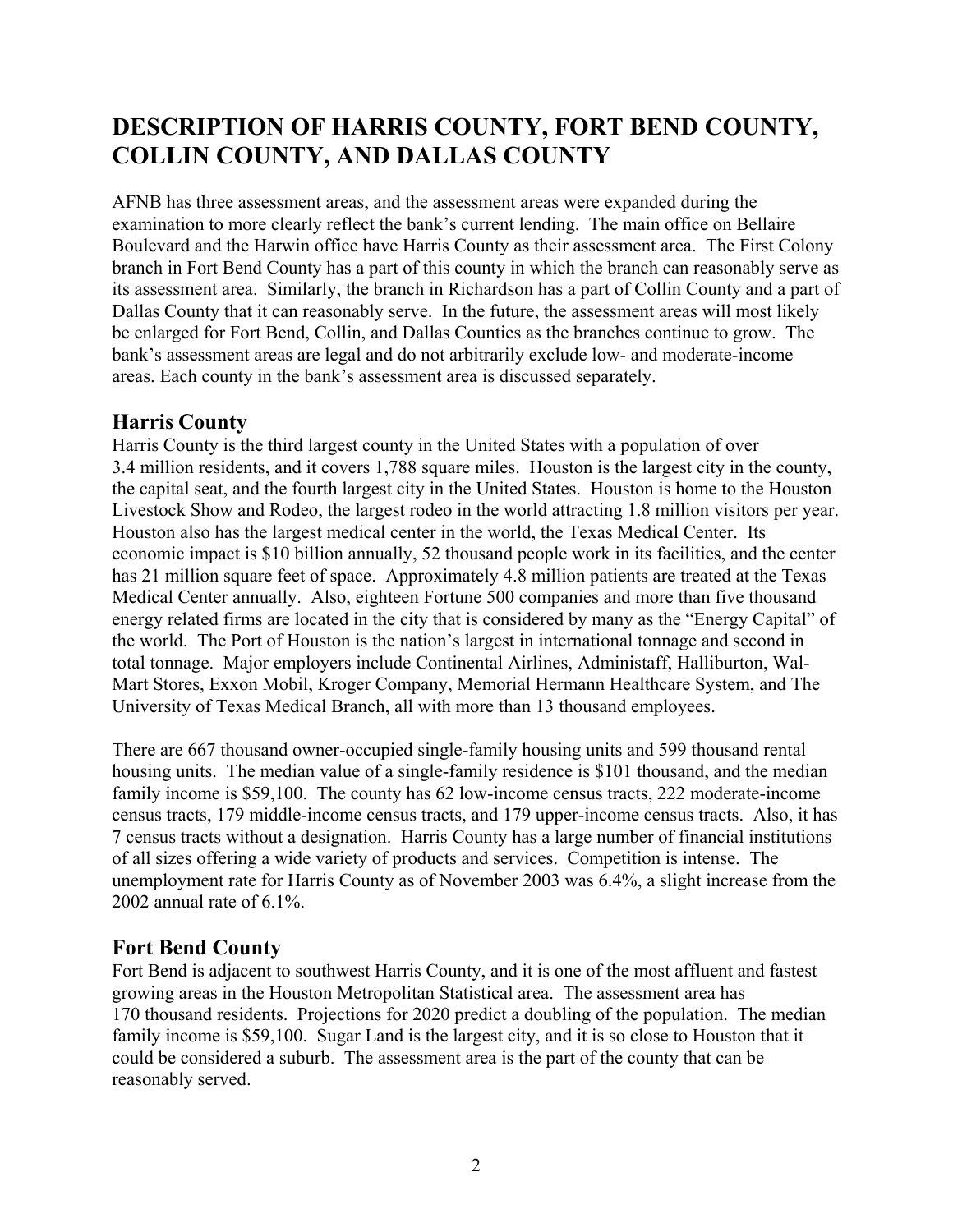AFNB's assessment area in Fort Bend includes the only low-income census tract, three moderate-income tracts (of a total of four), 5 middle-income tracts, and 17 upper-income tracts. It has 41 thousand owner occupied housing units and 14 thousand rental housing units. The single-family median home value is \$131 thousand. Over 37 planned communities are announced, under construction, or nearly complete with an average new home sales price of \$183 thousand. Many small and large financial institutions are in the county, and competition is intense. Major employers include Fort Bend Independent School District, Fluor Corporation, Lamar Independent School District, Unolocal Corporation, Schlumberger Company, Texas Department of Criminal Justice, and Fort Bend County. All of these employers have more than two thousand employees. The 5.5% unemployment rate as of November 2003 increased from the 2002 annual rate of 4.5%.

### **Collin County and Dallas County**

AFNB's assessment area is a part of both counties that can be reasonably served, and it includes two low-income census tracts, 28 moderate-income tracts, 28 middle-income tracts, and 30 upper-income census tracts. A total of 442 thousand people live in the assessment area. It has approximately 82 thousand owner occupied housing units and 104 thousand rental units. The median housing value is \$132 thousand, and the updated median family income is \$65 thousand.

Collin County is north of Dallas, Texas and Dallas County. It has three major cities including Richardson, Plano, and McKinney. Collin County is the fifth fastest growing county in the United States. The bank's branch is in Richardson, and Richardson is in both Collin and Dallas County. Richardson has a 2000 census population of 92 thousand and covers 28 square miles. Approximately 600 high-tech companies dominate Richardson's business base. Most are located in an 11 square mile area named the Telecom Corridor. It has one of the highest concentrations of leading-edge telecommunications and technology-based companies in the world. The largest employers in the city are Nortel Networks, Richardson ISD, and Blue Cross & Blue Shield, all with more than 2 thousand employees. According to the North Central Texas Council of Government 2003 demographic report, the median household income is \$71,509 and the median home value is \$146 thousand, both exceeding the county medians and the medians for the assessment area. This demographic report also projects by the year 2010, the Telecom Corridor will add 40 thousand jobs and be the second largest employment center in the Dallas-Fort Worth Metroplex, second only to downtown Dallas. The city has a 4.7% unemployment rate as of November 2003 slightly below the 2002 rate of 5.6%. Competition among financial institutions in the city is intense.

Plano is between Richardson and McKinney and has more than 222 thousand people according to the 2000 U. S. Census. It is the  $11<sup>th</sup>$  fastest growing city of more than 100 thousand population in the United States. The median household income is \$78,722, and the average home price in Plano is \$190,000, both exceeding the medians for the assessment area.

Although not part of the assessment area but fairly close, McKinney is the county seat of Collin County and is located in the northern part of the county. The three largest employers in McKinney are Raytheon, Collin County, and North Central Medical Center. The 5.2% unemployment rate for the entire county as of November 2003 is a decrease from the 2002 annual rate of 6.5%. However, the unemployment rate in the county seat of McKinney is much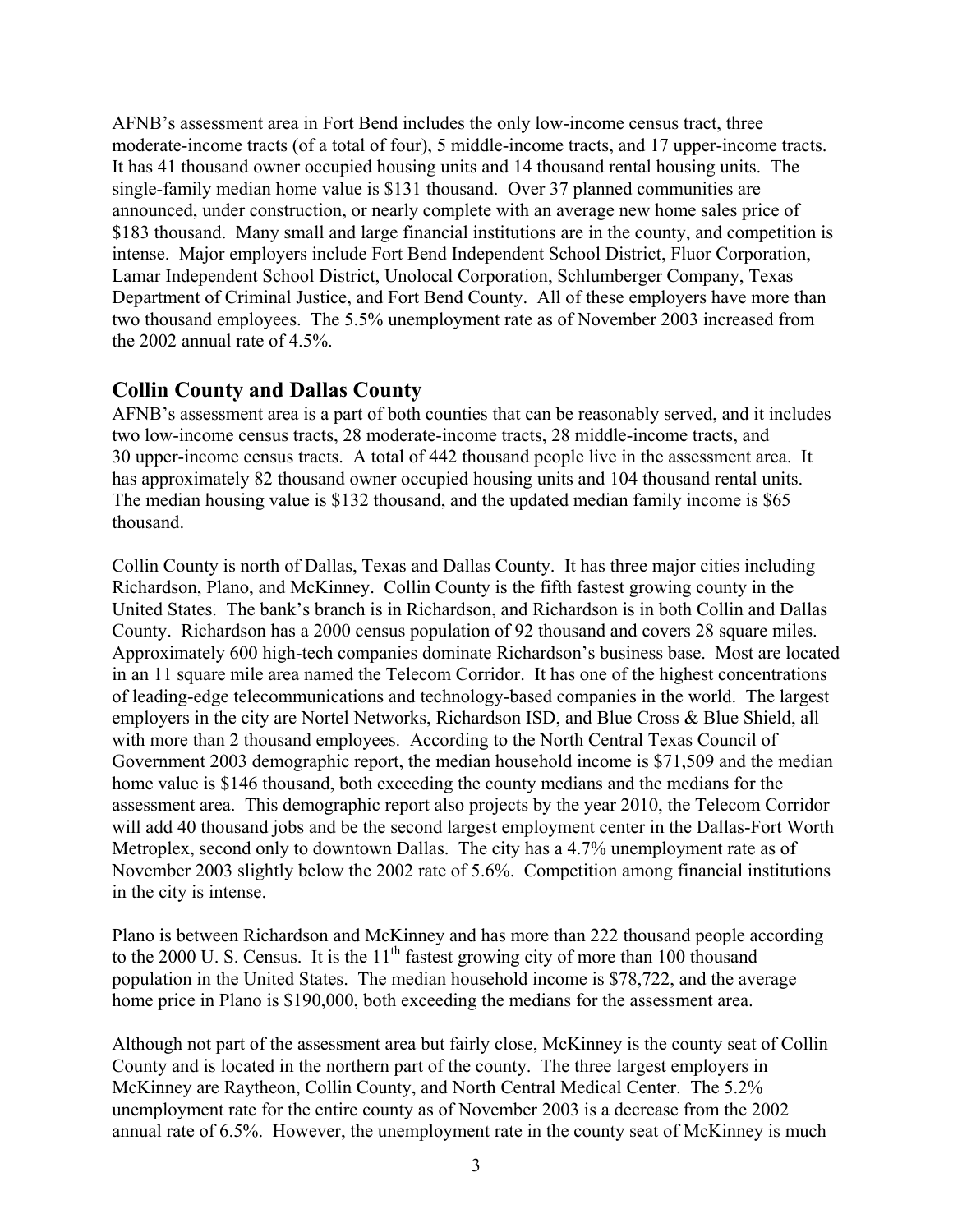higher at 8.9% in November 2003 than the rest of Collin County.

In Dallas County, the city of Dallas is the largest city as well as the county seat. There are a significant number of financial institutions in the county offering a wide variety of products and services, and competition is intense. The median value for a single-family residence is below the median for the bank's assessment area at \$93 thousand. The 6.9% unemployment rate as of November 2003 is a decrease from the 2002 annual rate of 7.9%. Several Fortune 500 firms including Texas Instruments, Kimberly-Clark, and Southwest Airlines are located in Dallas as well as major distribution centers for Frito-Lay and Wal-Mart. In addition, the operations center for JP Morgan Chase, Nokia, and Capital One are located in Dallas. Dallas County is a leader in regional transportation with a program providing from \$20 to \$30 million a year in funding.

During the examination, we spoke with a local Chamber of Commerce leader in Harris County. He viewed the greatest credit need throughout Houston as residential real estate loans. Although this is not a primary loan product of the bank, it is a product offered. The next two greatest loan needs were commercial real estate and commercial loans, AFNB's major loan products. Also, he spoke favorably of the performance of all financial institutions in the area in helping to meet the credit needs of the community.

### **CONCLUSIONS ABOUT PERFORMANCE CRITERIA**

Our review focused on commercial real estate loans and commercial loans. Commercial real estate was \$98 million or 68% of the \$144 million loan portfolio at September 30, 2003. Also, commercial real estate was 28% or 200 loans of a total 714 loans. Commercial loans were the second largest product in dollars at \$30 million or 21% of the total loan portfolio. As a number of loans, commercial loans were 245 of a total 714 loans or 34% of the portfolio.

For loans to businesses of different sizes, we combined 2001 and 2002 loan originations for comparison to Dun and Bradstreet information. We compared our sample of 2001 and 2002 loan originations to the 1990 census tract income designations for geographic distribution and the 2000 census for year 2003 loan originations. Consumer loans were not sampled since this bank is primarily a commercial bank, and the consumer loan portfolio is only 2% of the dollar total of the portfolio. However, a management prepared analysis of consumer lending shows a reasonable level of lending to low- and moderate-income borrowers.

AFNB originated one qualified community development loan during the evaluation period. The loan was granted in the amount of \$17 thousand to a not-for-profit organization located in Fort Bend County providing community services specifically targeted to low- and moderate-income individuals. The organization provides food, clothing, and household items to the needy.

### **Loan-to-Deposit Ratio**

The loan-to-deposit ratio (LTD) meets the standards for satisfactory performance and is above a peer group average. The quarterly average since the prior exam dated October 12, 1999 is 76.47%. The average of the last five quarters is 78.99%. A peer group average of 57 banks with less than \$200 million in assets at September 30, 2003 in Harris, Fort Bend, Collin, and Dallas County was 68.10%, and the last five quarters average was 72.69%.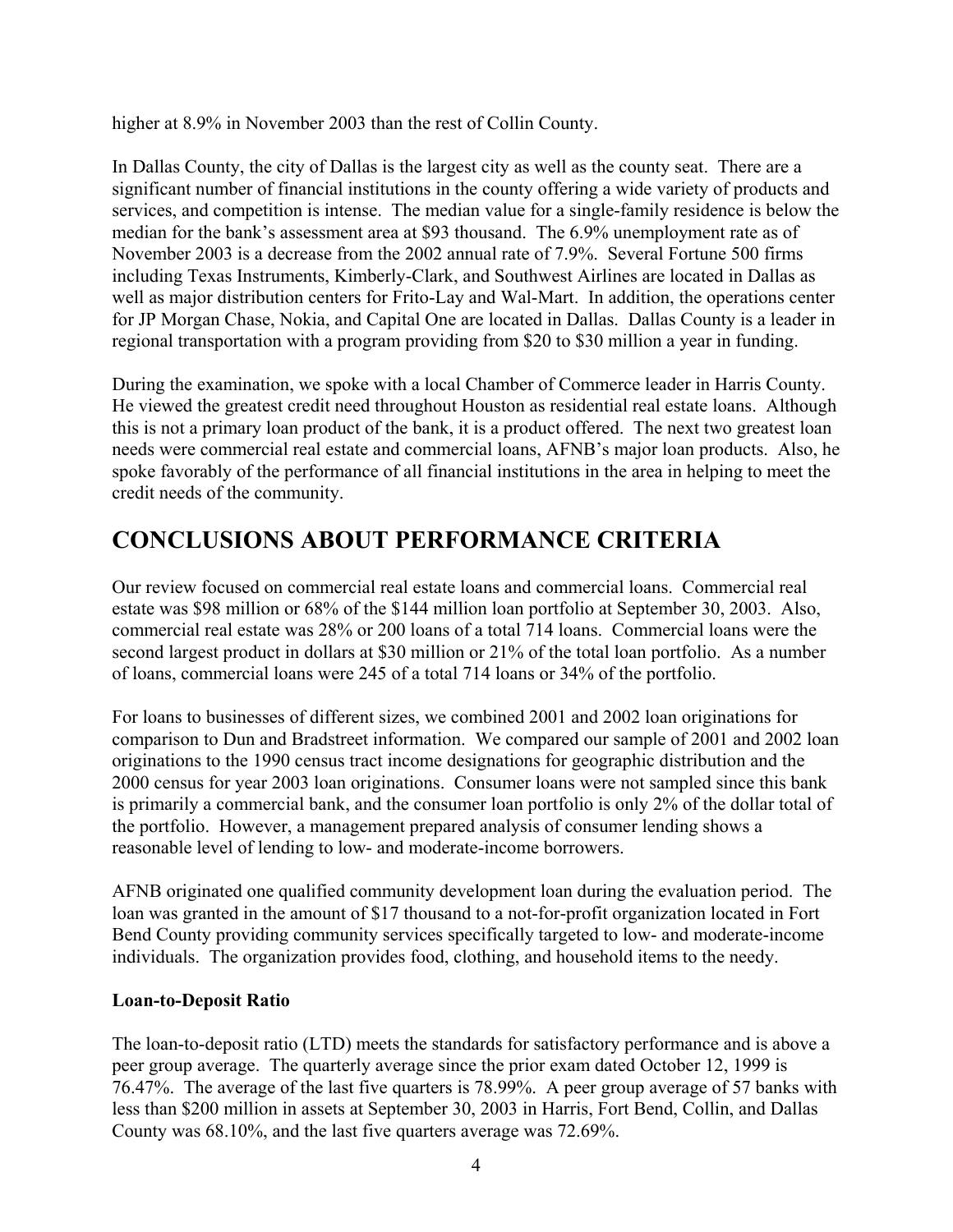### **Lending in Assessment Area**

Lending in the assessment area is a majority in number (62%) and dollar amount (64%) of loan originations and meets the standards for satisfactory performance. Our analysis included 198 commercial real estate and commercial loans. Bellaire and Harwin are in Harris County. First Colony is in Fort Bend County, and Richardson is in Dallas and Collin County. Performance in each loan category is shown in the following table for the three assessment areas.

|                     | Table 1 – Combined Assessment Areas |                            |                 |               |        |        |               |                         |       |        |  |  |
|---------------------|-------------------------------------|----------------------------|-----------------|---------------|--------|--------|---------------|-------------------------|-------|--------|--|--|
|                     |                                     |                            | Number of Loans |               |        |        |               | Dollars of Loans (000s) |       |        |  |  |
|                     |                                     | Inside<br>Outside<br>Total |                 |               | Inside |        | Outside       |                         | Total |        |  |  |
| Office              | #                                   | $\%$                       | #               | $\frac{0}{0}$ |        | \$     | $\frac{0}{0}$ |                         | $\%$  |        |  |  |
|                     |                                     |                            |                 |               |        |        |               |                         |       |        |  |  |
| Bellaire & Harwin   | 63                                  | 82                         | 14              | 18            |        | 22,736 | 89            | 2,954                   | 11    | 25,690 |  |  |
| <b>First Colony</b> | 32                                  | 73                         | 12              | 27            | 44     | 7,221  | 88            | 972                     | 12    | 8,193  |  |  |
| Richardson          | 27                                  | 35                         | 50              | 65            |        | 11,397 | 37            | 19,688                  | 63    | 31,085 |  |  |
| Totals              | 122                                 | 62                         | 76              | 38            | 198    | 41,354 | 64            | 23,614                  | 36    | 64,968 |  |  |

*Source: loan sample.* 

Richardson is AFNB's newest branch and has grown rapidly. Senior management anticipates expanding Richardson's assessment area based on a further analysis of its lending. To a lesser extent, possible assessment area expansion may be considered for Fort Bend County if the branch continues to originate more loans in ever widening areas. If expanded, senior management will ensure the assessment areas do not arbitrarily exclude low- and moderateincome areas.

### **Lending to Businesses of Different Sizes**

Lending to businesses of different sizes is reasonable and meets the standard for satisfactory performance. Our sample included the 122 commercial real estate and commercial loans that were originated in the bank's three assessment areas. The following tables show the bank's lending to businesses of different sizes:

| Table 2A - Borrower Distribution of Loans to Businesses in Harris County<br>For the Bellaire and Harwin Branches (2001 and 2002) |        |     |  |  |  |  |  |  |
|----------------------------------------------------------------------------------------------------------------------------------|--------|-----|--|--|--|--|--|--|
| Business Revenues (or Sales)<br>> \$1,000,000<br>$\leq$ \$1,000,000                                                              |        |     |  |  |  |  |  |  |
| $\%$ of AA Businesses*                                                                                                           | 90%    | 10% |  |  |  |  |  |  |
| $\%$ of Bank Loans in AA by #                                                                                                    | 66%    | 34% |  |  |  |  |  |  |
| % of Bank Loans in AA by \$                                                                                                      | $52\%$ | 48% |  |  |  |  |  |  |

*Source: Loan sample; Dun and Bradstreet data. \*5% of AA businesses did not report revenue data.* 

Although below the characteristics of the assessment area, lending to small businesses in Harris County is reasonable. The percentage lending to small businesses increased during 2003 as shown in Table 2B: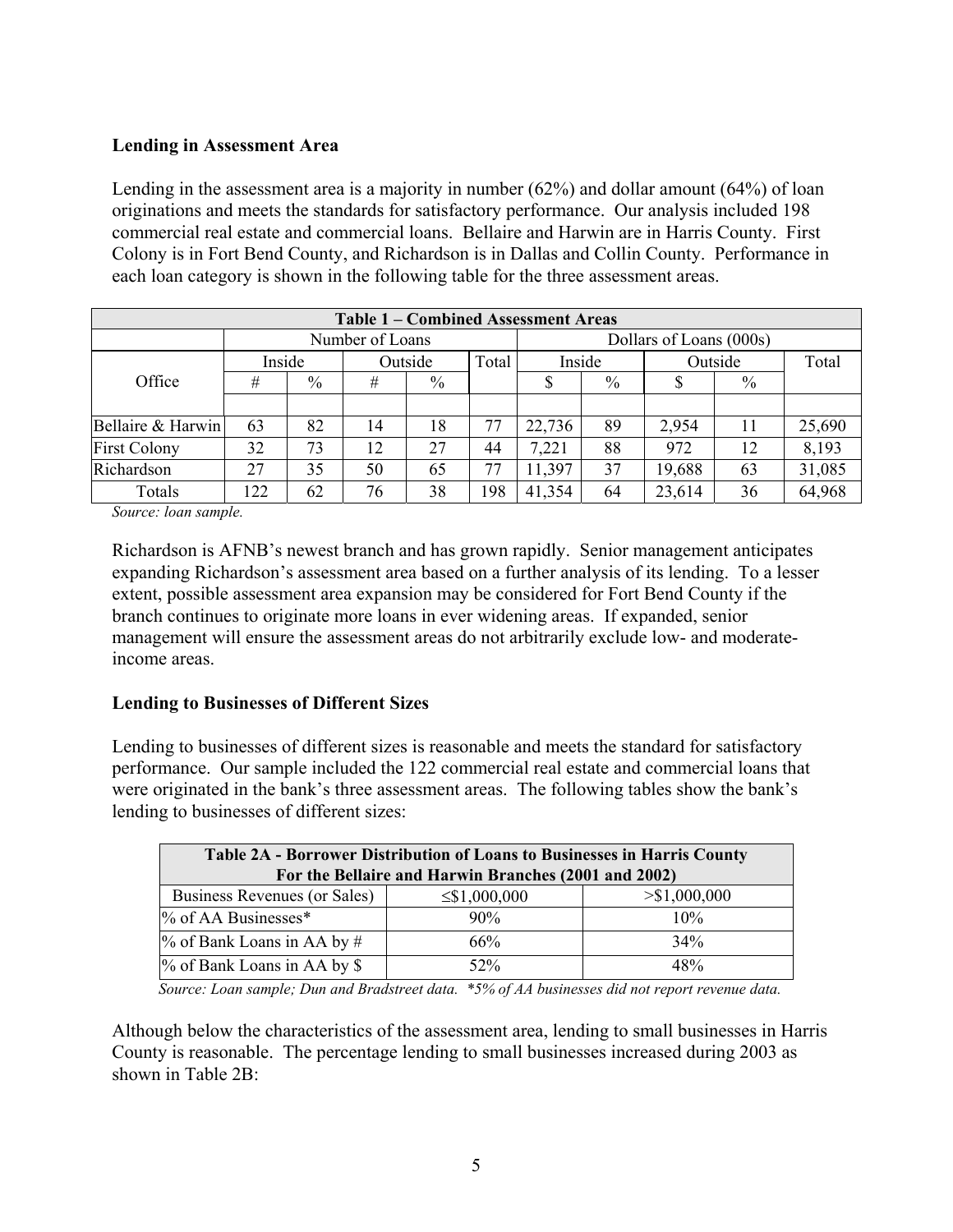| <b>Table 2B - Borrower Distribution of Loans to Businesses in Harris County</b> |                    |                 |  |  |  |  |  |  |  |
|---------------------------------------------------------------------------------|--------------------|-----------------|--|--|--|--|--|--|--|
| For the Bellaire and Harwin Branches (2003)                                     |                    |                 |  |  |  |  |  |  |  |
| Business Revenues (or Sales)                                                    | $\leq$ \$1,000,000 | $>$ \$1,000,000 |  |  |  |  |  |  |  |
| $\%$ of AA Businesses*                                                          | $91\%$             | 9%              |  |  |  |  |  |  |  |
| $\%$ of Bank Loans in AA by #                                                   | 68%                | 32%             |  |  |  |  |  |  |  |
| % of Bank Loans in AA by \$                                                     | 72%                | 28%             |  |  |  |  |  |  |  |

*Source: Loan sample; Dun and Bradstreet data. \*32% of AA businesses did not report revenue data.* 

Lending to small businesses is reasonable in 2003 as reflected in the table above although still somewhat below the characteristics of the assessment area. Next, information as to lending originations from the First Colony Branch is presented in Table 2C:

| Table 2C – Borrower Distribution of Loans to Businesses in Fort Bend County |                    |               |  |  |  |  |  |  |  |  |
|-----------------------------------------------------------------------------|--------------------|---------------|--|--|--|--|--|--|--|--|
| For the First Colony Branch (2001 and 2002)                                 |                    |               |  |  |  |  |  |  |  |  |
| Business Revenues (or Sales)                                                | $\leq$ \$1,000,000 | > \$1,000,000 |  |  |  |  |  |  |  |  |
| % of AA Businesses*                                                         | $93\%$             | $7\%$         |  |  |  |  |  |  |  |  |
| % of Bank Loans in AA by #                                                  | 56%                | 44%           |  |  |  |  |  |  |  |  |
| % of Bank Loans in AA by \$                                                 | 67%                | 33%           |  |  |  |  |  |  |  |  |
|                                                                             |                    |               |  |  |  |  |  |  |  |  |

 *Source: Loan sample; Dun and Bradstreet data. \*7% of AA businesses did not report revenue data.* 

Although below the characteristics of the assessment area, lending to small businesses in Fort Bend County in 2001 and 2002 is reasonable. In addition, our analysis of loan originations showed that five loans were originated to one long time customer who had revenues in excess on \$1 million and affected the percentages. We found lending to small businesses increased during 2003 as shown in Table 2D below:

| Table 2D - Borrower Distribution of Loans to Businesses in Fort Bend County |                    |                 |  |  |  |  |  |  |  |
|-----------------------------------------------------------------------------|--------------------|-----------------|--|--|--|--|--|--|--|
| For the First Colony Branch (2003)                                          |                    |                 |  |  |  |  |  |  |  |
| Business Revenues (or Sales)                                                | $\leq$ \$1,000,000 | $>$ \$1,000,000 |  |  |  |  |  |  |  |
| % of AA Businesses*                                                         | 93%                | 7%              |  |  |  |  |  |  |  |
| $\%$ of Bank Loans in AA by #                                               | 93%                | $7\%$           |  |  |  |  |  |  |  |
| % of Bank Loans in AA by \$                                                 | 95%                | $5\%$           |  |  |  |  |  |  |  |

*Source: Loan sample; Dun and Bradstreet data. \*33% of AA businesses did not report revenue data.* 

Lending in 2003 was similar to the characteristics of the assessment area as reported by Dun and Bradstreet. Next, we analyzed loan originations for the branch in Richardson, Texas. The results of our analysis is shown in Table 2E below:

| Table 2E - Borrower Distribution of Loans to Businesses in Collin and Dallas County |                    |               |  |  |  |  |  |  |  |  |
|-------------------------------------------------------------------------------------|--------------------|---------------|--|--|--|--|--|--|--|--|
| For the Richardson Branch (2001 and 2002)                                           |                    |               |  |  |  |  |  |  |  |  |
| Business Revenues (or Sales)                                                        | $\leq$ \$1,000,000 | > \$1,000,000 |  |  |  |  |  |  |  |  |
| % of AA Businesses*                                                                 | 88%                | 12%           |  |  |  |  |  |  |  |  |
| $\%$ of Bank Loans in AA by #                                                       | 83%                | 17%           |  |  |  |  |  |  |  |  |
| % of Bank Loans in AA by \$                                                         | 71%                | 29%           |  |  |  |  |  |  |  |  |

*Source: Loan sample; Dun and Bradstreet data. \*5% of AA businesses did not report revenue data.* 

As shown in table 2E, the bank's lending is similar to the characteristics of the assessment area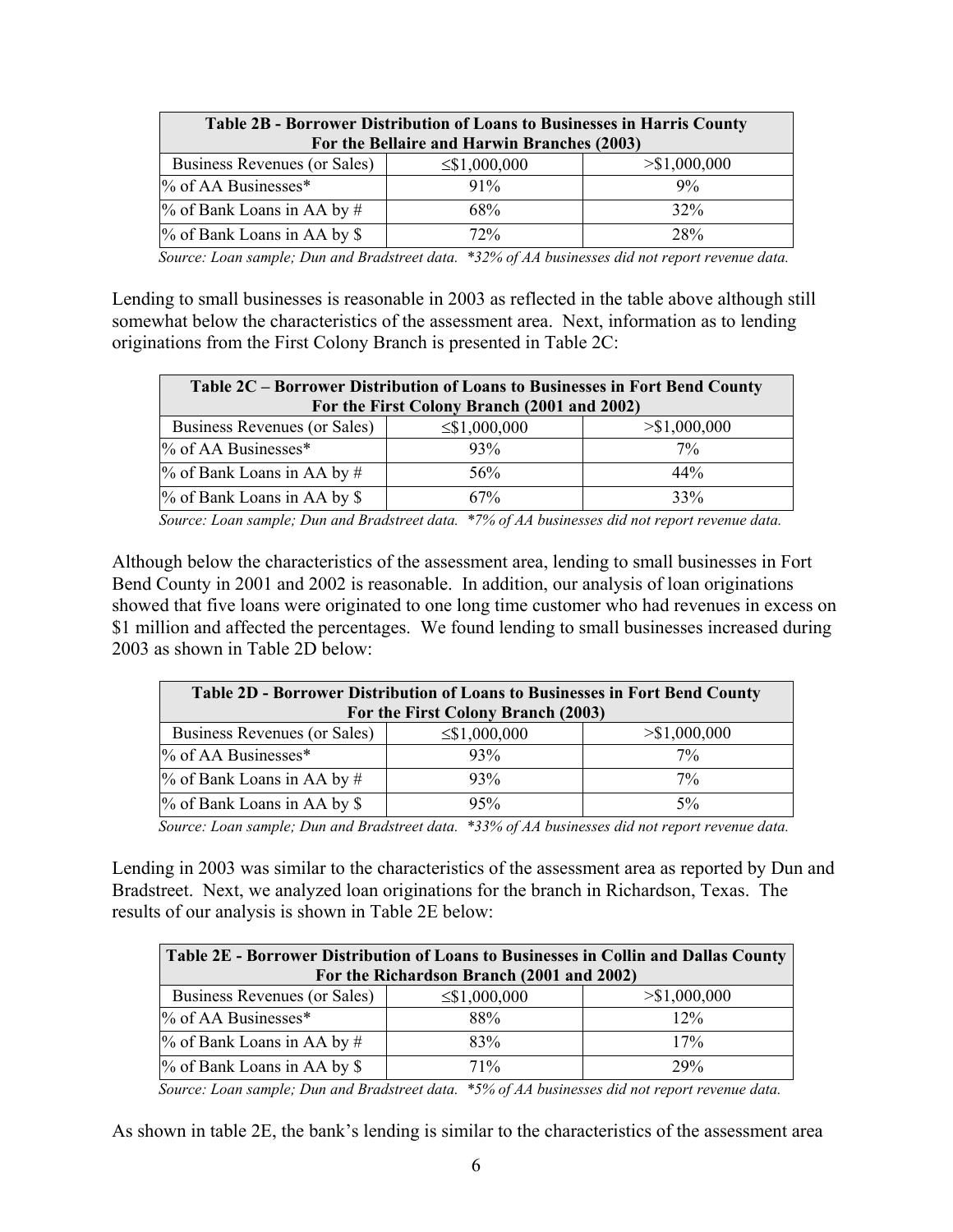as reported by Dun and Bradstreet. The final analysis of lending was for loan originations in 2003 from the Richardson branch as shown in Table 2F below:

| Table 2F - Borrower Distribution of Loans to Businesses in Collin and Dallas County |                    |               |  |  |  |  |  |  |  |
|-------------------------------------------------------------------------------------|--------------------|---------------|--|--|--|--|--|--|--|
| For the Richardson Branch (2003)                                                    |                    |               |  |  |  |  |  |  |  |
| Business Revenues (or Sales)                                                        | $\leq$ \$1,000,000 | > \$1,000,000 |  |  |  |  |  |  |  |
| % of AA Businesses*                                                                 | 89%                | $11\%$        |  |  |  |  |  |  |  |
| $\%$ of Bank Loans in AA by #                                                       | 93%                | $7\%$         |  |  |  |  |  |  |  |
| % of Bank Loans in AA by \$                                                         | $97\%$             | 3%            |  |  |  |  |  |  |  |

*Source: Loan sample; Dun & Bradstreet data. \*34% of AA businesses did not report revenue data.* 

Richardson branch lending exceeded the characteristics of the assessment area.

#### **Geographic Distribution**

Overall, the geographic distribution of lending to businesses exceeds the standards for satisfactory performance. It consistently exceeds the characteristics of the assessment area in moderate-income census tracts and is reasonable overall in low-income census tracts. Our sample included the 122 commercial real estate loans (Commercial RE) and commercial loans that were originated in the bank's three assessment areas. The following tables show the geographic distribution of loans to businesses:

|               | Table 3A - Geographic Distribution of Loans to Businesses in Harris County |        |                   |        |           |        |                                            |        |  |  |  |
|---------------|----------------------------------------------------------------------------|--------|-------------------|--------|-----------|--------|--------------------------------------------|--------|--|--|--|
|               | For the Bellaire and Harwin Branches (2001 and 2002)                       |        |                   |        |           |        |                                            |        |  |  |  |
| Census Tract  | Low                                                                        |        | Moderate          | Middle |           |        | Upper                                      |        |  |  |  |
| Income Level  |                                                                            |        |                   |        |           |        |                                            |        |  |  |  |
| Loan Type     | $%$ of AA                                                                  | $%$ of | $%$ of AA         | $%$ of | $%$ of AA | $%$ of | $%$ of AA                                  | $%$ of |  |  |  |
|               | Businesses Number                                                          |        | <b>Businesses</b> |        |           |        | Number Businesses Number Businesses Number |        |  |  |  |
|               |                                                                            | of     |                   | of     |           | of     |                                            | of     |  |  |  |
|               |                                                                            | Loans  |                   | Loans  |           | Loans  |                                            | Loans  |  |  |  |
| Commercial RE | 6                                                                          | 12     | 27                | 24     | 31        | 35     | 36                                         | 29     |  |  |  |
| Commercial    | 6                                                                          |        | 27                | 60     | 31        | 13     | 36                                         | 20     |  |  |  |
| Total         |                                                                            | 9      | 27                | 41     | 31        | 25     | 36                                         | 25     |  |  |  |

*Source: loan sample; U.S. Census; Dun and Bradstreet data.* 

In 2001 and 2002, the geographic distribution of lending in Harris County is slightly above the characteristics of the assessment area in low-income census tracts, and it exceeds the characteristics in moderate-income census tracts, especially for commercial loans. Lending in 2003 for the Bellaire and Harwin branches is reflected in Table 3B below: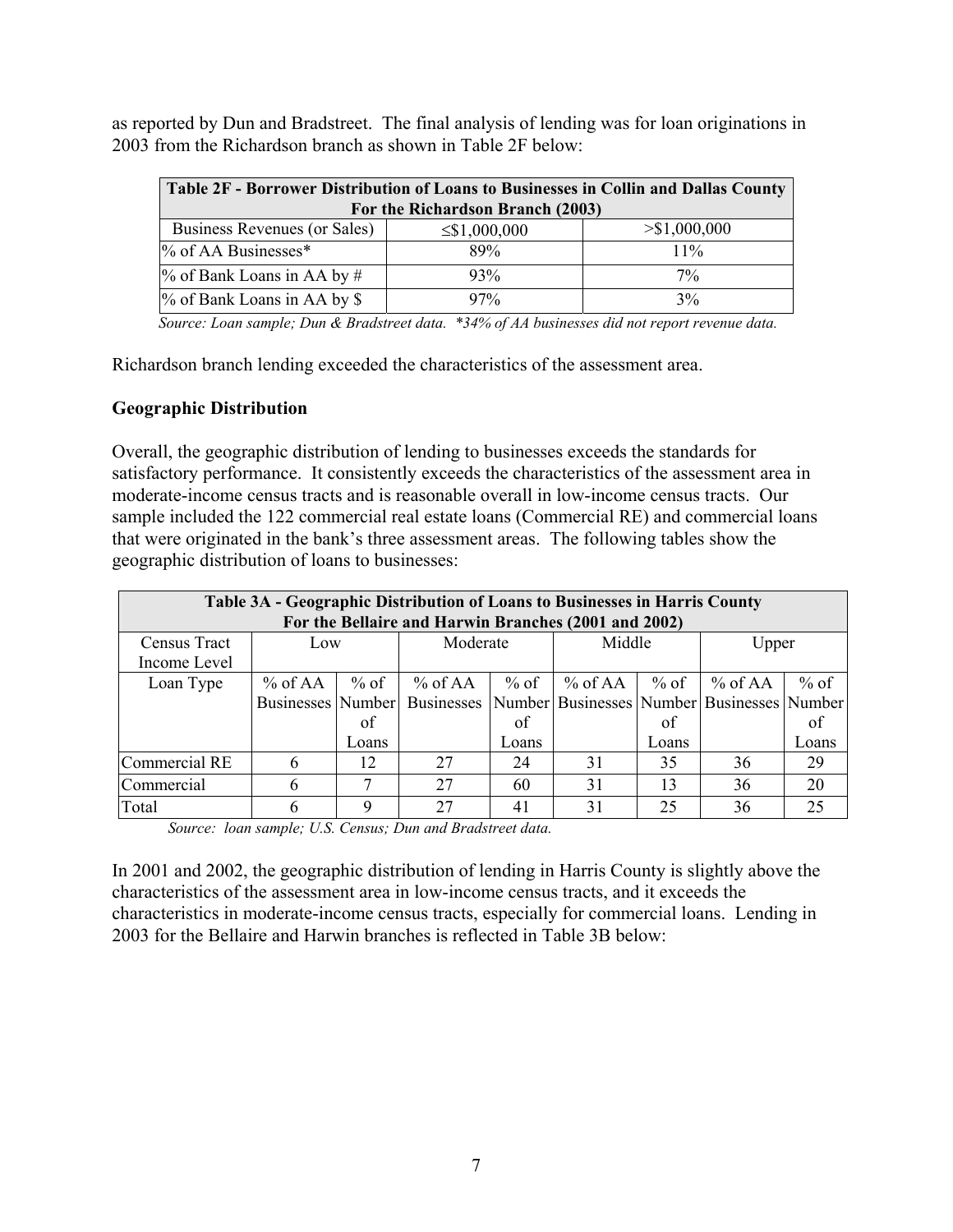|               | Table 3B - Geographic Distribution of Loans to Businesses in Harris County |        |                                                                         |        |           |        |         |        |  |  |  |
|---------------|----------------------------------------------------------------------------|--------|-------------------------------------------------------------------------|--------|-----------|--------|---------|--------|--|--|--|
|               | For the Bellaire and Harwin Branches (2003)                                |        |                                                                         |        |           |        |         |        |  |  |  |
| Census Tract  | Low                                                                        |        | Moderate                                                                |        | Middle    |        | Upper   |        |  |  |  |
| Income Level  |                                                                            |        |                                                                         |        |           |        |         |        |  |  |  |
| Loan Type     | % of $AA$                                                                  | $%$ of | $%$ of AA                                                               | $%$ of | $%$ of AA | $%$ of | % of AA | $%$ of |  |  |  |
|               |                                                                            |        | Businesses Number Businesses Number Businesses Number Businesses Number |        |           |        |         |        |  |  |  |
|               | /Farms                                                                     | of     | Farms                                                                   | of     | /Farms    | of     | /Farms  | of     |  |  |  |
|               |                                                                            | Loans  |                                                                         | Loans  |           | Loans  |         | Loans  |  |  |  |
| Commercial RE | 6                                                                          | 29     | 28                                                                      | 29     | 26        | 14     | 40      | 28     |  |  |  |
| Commercial    | 6                                                                          | 8      | 28                                                                      | 46     | 26        | 29     | 40      | 17     |  |  |  |
| Total         | 6                                                                          | 13     | 28                                                                      | 42     | 26        | 26     | 40      | 19     |  |  |  |

*Source: loan sample; U.S. Census data; Dun and Bradstreet data.* 

Lending in both low- and moderate-income census tracts exceeds the characteristics of the assessment area in 2003. Next, we analyzed lending in Fort Bend County as shown in Table 3C on the next page:

|               | Table 3C - Geographic Distribution of Loans to Businesses in Fort Bend County |          |                   |       |                                                  |          |           |        |  |  |  |
|---------------|-------------------------------------------------------------------------------|----------|-------------------|-------|--------------------------------------------------|----------|-----------|--------|--|--|--|
|               | For the First Colony Branch (2001 and 2002)                                   |          |                   |       |                                                  |          |           |        |  |  |  |
| Census Tract  | Low                                                                           |          | Moderate          |       | Middle                                           |          | Upper     |        |  |  |  |
| Income Level  |                                                                               |          |                   |       |                                                  |          |           |        |  |  |  |
| Loan Type     | $\%$ of AA                                                                    | $%$ of   | $%$ of AA         | % of  | $%$ of AA                                        | % of     | $%$ of AA | $%$ of |  |  |  |
|               | Businesses Number                                                             |          | <b>Businesses</b> |       | Number Businesses   Number   Businesses   Number |          |           |        |  |  |  |
|               |                                                                               | of       |                   | of    |                                                  | of       |           | of     |  |  |  |
|               |                                                                               | Loans    |                   | Loans |                                                  | Loans    |           | Loans  |  |  |  |
| Commercial RE | 3                                                                             | 14       | h                 | 29    | 39                                               | 43       | 52        | 14     |  |  |  |
| Commercial    | 3                                                                             | $\Omega$ | 6                 | 82    | 39                                               | $\theta$ | 52        | 18     |  |  |  |
| Total         | 3                                                                             |          |                   | 61    | 39                                               | 17       | 52        | 17     |  |  |  |

*Source: loan sample; U.S. Census data; Dun and Bradstreet data.* 

Lending for the First Colony Branch exceeds the characteristics of the assessment area in both low- and moderate-income census tracts. It is significant to note that Fort Bend County has only one low-income census tract and four moderate-income tracts. The one low-income tract and three of the four moderate-income tracts are in the assessment area. Nine of the eleven loans originated were to borrowers located in moderate-income census tracts. Next, we analyzed loans originated from the First Colony branch in 2003 as shown in Table 3D: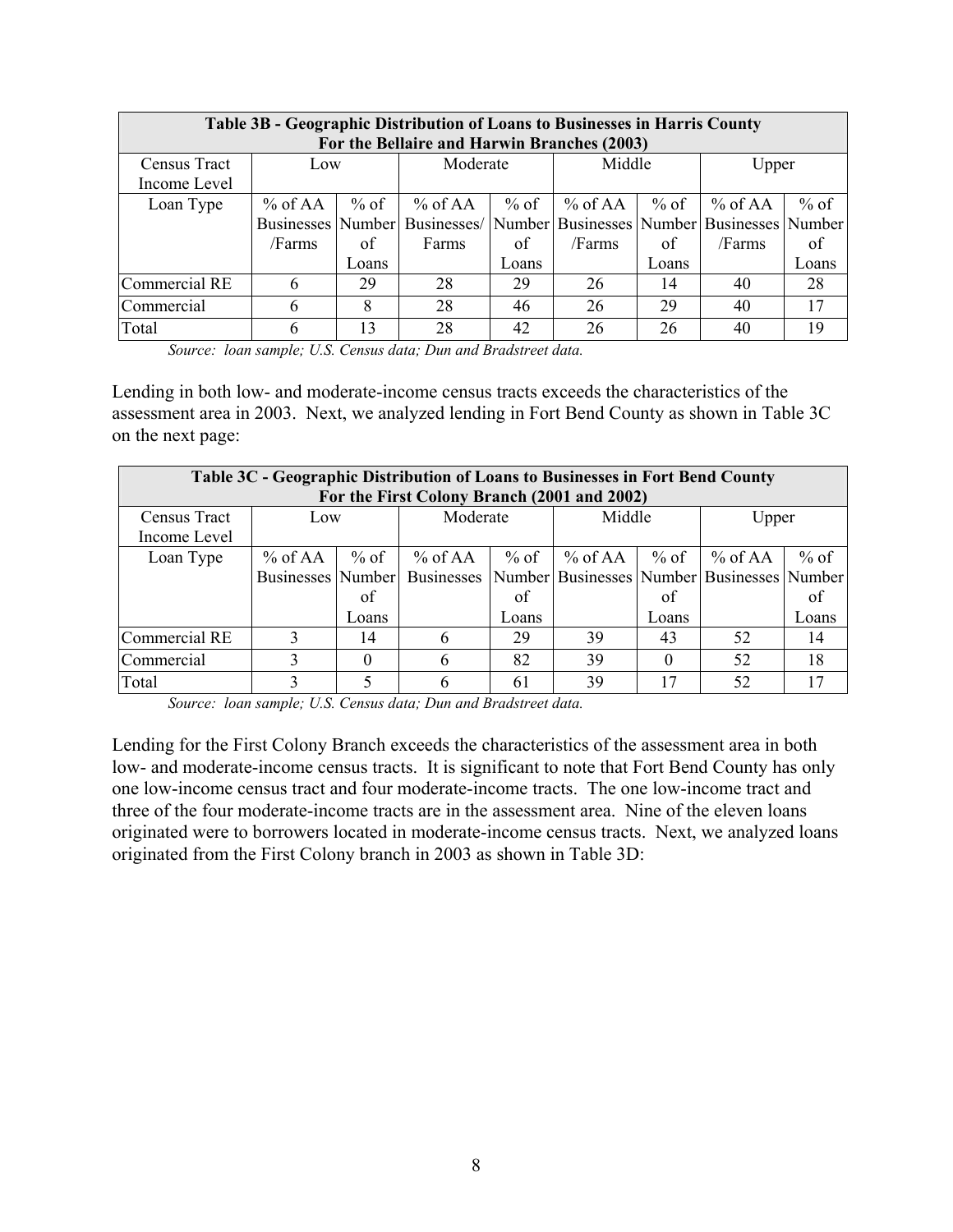|               | Table 3D - Geographic Distribution of Loans to Businesses in Fort Bend County |        |           |          |                                                                 |        |           |        |  |  |  |  |
|---------------|-------------------------------------------------------------------------------|--------|-----------|----------|-----------------------------------------------------------------|--------|-----------|--------|--|--|--|--|
|               | For the First Colony Branch (2003)                                            |        |           |          |                                                                 |        |           |        |  |  |  |  |
| Census Tract  |                                                                               | Low    |           | Moderate |                                                                 | Middle | Upper     |        |  |  |  |  |
| Income Level  |                                                                               |        |           |          |                                                                 |        |           |        |  |  |  |  |
| Loan Type     | $%$ of AA $ $                                                                 | $%$ of | $%$ of AA | $%$ of   | $%$ of AA                                                       | $%$ of | $%$ of AA | $%$ of |  |  |  |  |
|               | Businesses Number                                                             |        |           |          | Businesses   Number   Businesses   Number   Businesses   Number |        |           |        |  |  |  |  |
|               |                                                                               | of     |           | of       |                                                                 | of     |           | of     |  |  |  |  |
|               |                                                                               | Loans  |           | Loans    |                                                                 | Loans  |           | Loans  |  |  |  |  |
| Commercial RE |                                                                               | 9      |           |          | 22                                                              | 27     | 68        | 55     |  |  |  |  |
| Commercial    | 3                                                                             | 0      |           | 33       | 22                                                              | 33     | 68        | 34     |  |  |  |  |
| Total         |                                                                               |        |           | 14       | 22                                                              | 29     | 68        | 50     |  |  |  |  |

*Source: loan sample; U.S. Census data; Dun and Bradstreet data.* 

Lending in both low- and moderate-income tracts exceeds the characteristics of the assessment area. Next, we considered lending of the Richardson branch as shown in Table 3E below:

|                                   | Table 3E - Geographic Distribution of Loans to Businesses in Dallas and Collin County |          |                   |        |           |        |                                            |        |  |  |  |
|-----------------------------------|---------------------------------------------------------------------------------------|----------|-------------------|--------|-----------|--------|--------------------------------------------|--------|--|--|--|
| Richardson Branch (2001 and 2002) |                                                                                       |          |                   |        |           |        |                                            |        |  |  |  |
| Census Tract                      | Low                                                                                   |          | Moderate          |        | Middle    |        | Upper                                      |        |  |  |  |
| Income Level                      |                                                                                       |          |                   |        |           |        |                                            |        |  |  |  |
| Loan Type                         | $%$ of AA $\parallel$                                                                 | $%$ of   | $%$ of AA         | $%$ of | % of $AA$ | $%$ of | % of AA                                    | $%$ of |  |  |  |
|                                   | Businesses Number                                                                     |          | <b>Businesses</b> |        |           |        | Number Businesses Number Businesses Number |        |  |  |  |
|                                   |                                                                                       | of       |                   | of     |           | of     |                                            | of     |  |  |  |
|                                   |                                                                                       | Loans    |                   | Loans  |           | Loans  |                                            | Loans  |  |  |  |
| Commercial RE                     |                                                                                       | $\theta$ |                   | 20     | 45        | 80     | 46                                         |        |  |  |  |
| Commercial                        |                                                                                       | $\Omega$ | 8                 |        | 45        | 57     | 46                                         | 43     |  |  |  |
| Total                             |                                                                                       |          | 8                 |        | 45        | 67     | 46                                         | 25     |  |  |  |

*Source: loan sample; U.S. Census data; Dun and Bradstreet data.* 

The Richardson branch did not originate loans in 2001 and 2002 in low-income census tracts; however, very few businesses are located in those areas as shown in the table. Only 1% of the businesses are located in low-income census tracts. Lending in moderate-income census tracts exceeds the characteristics of the assessment area for commercial real estate loans although the bank did not originate any commercial loans in moderate-income census tracts. The total lending for both commercial real estate and commercial loans is close to the characteristics of the assessment area. Finally, we analyzed the geographic distribution of loans originated for the Richardson branch in 2003 as shown in Table 3F below: